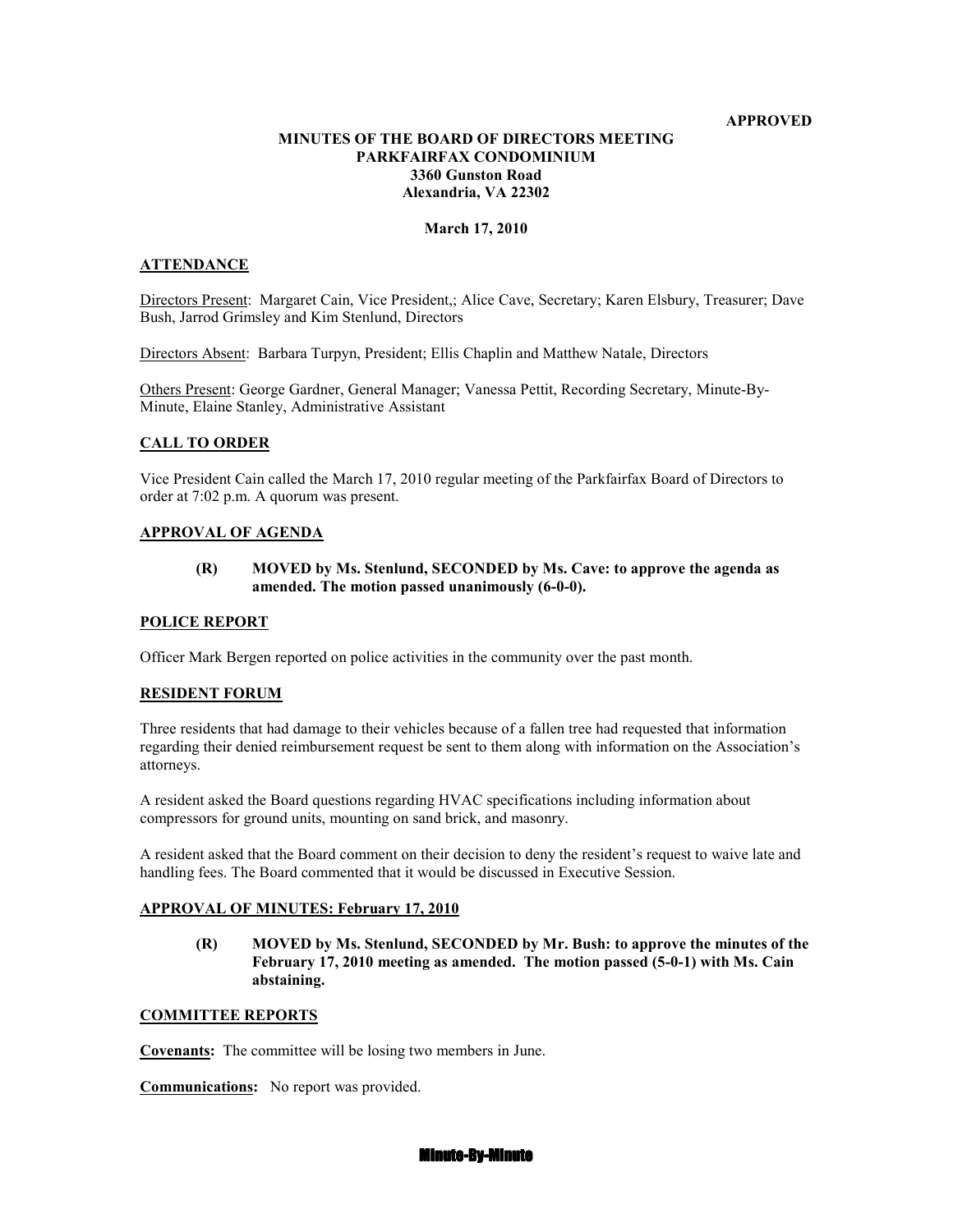**Parkfairfax Condominium March 17, 2010 Page 2** 

**Recreation:** Report included in Board Package.

**Landscape:** Report included in Board Package

**Woodlands:** Report included in Board Package

**Building and Utilities:** No report was provided.

**Transportation and Land Use:** Report included in Board Package.

**Ad Hoc Tot Lots:** No report was provided.

# **MATTERS FOR BOARD DECISIO**

**Central Packaged Split System Heat Pump Specifications**

 **(R) MOVED by Ms. Elsbury, SECODED by Mr. Bush: to adopt the proposed Central Packaged Split System Heat Pump Specifications as amended for the installation of such systems in Parkfairfax. The motion passed unanimously (6-0-0).** 

## **FY 2011 Association Budget**

 **(R) MOVED by Mr. Bush, SECODED by Ms. Cave: to approve the Draft #2 FY 2011 Association budget, including a 10.14% increase in residential assessments. The motion passed unanimously (6-0-0).** 

## **Approval of Reserve Expenditures, GL 3300, for February, 2010**

**(R) MOVED by Ms. Elsbury, SECODED by Ms. Cave: to approve the Reserve Expenditures, GL 3300, in the amount of \$73,213.43 for the month of February, 2010. The motion passed unanimously (6-0-0).** 

## **Increasing the Party Room Fee**

**(R) MOVED by Ms. Elsbury, SECODED by Mr. Bush: to approve increasing the Party Room fee from \$75.00 to \$100.00 per event. The motion passed (4-0-1) with Mr. Grimsley abstaining.** 

**Communications Committee Terms of Reference**

 **(R) MOVED by Ms. Cave, SECODED by Ms. Elsbury: to adopt the amended Communications Committee Terms of Reference. The motion passed unanimously 6-0-0).** 

**Website Administrative Policy Resolution #26**

 **(R) MOVED by Ms. Stenlund, SECODED by Ms. Elsbury: to adopt the Website Administrative Policy Resolution #26 as submitted. The motion passed unanimously (6-0-0).** 

**Kubota Tractor Replacement Purchase**

 **(R) MOVED by Mr. Bush, SECODED by Ms. Stenlund: to table the motion until the next meeting. The motion passed unanimously (6-0-0).** 

## Minute-By-Minute